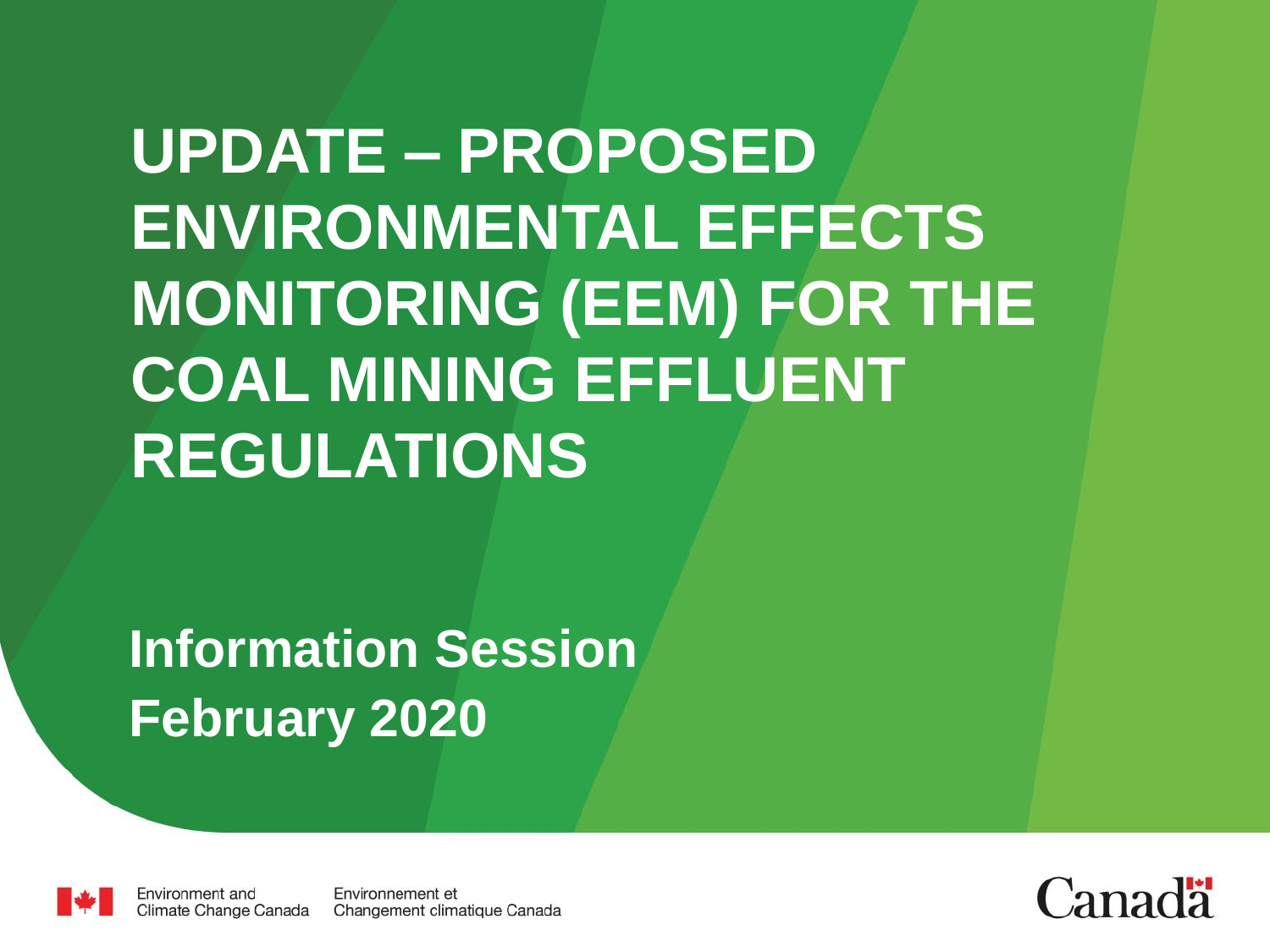

• This presentation concerns the EEM proposal for the Coal Mining Effluent Regulations (CMER)

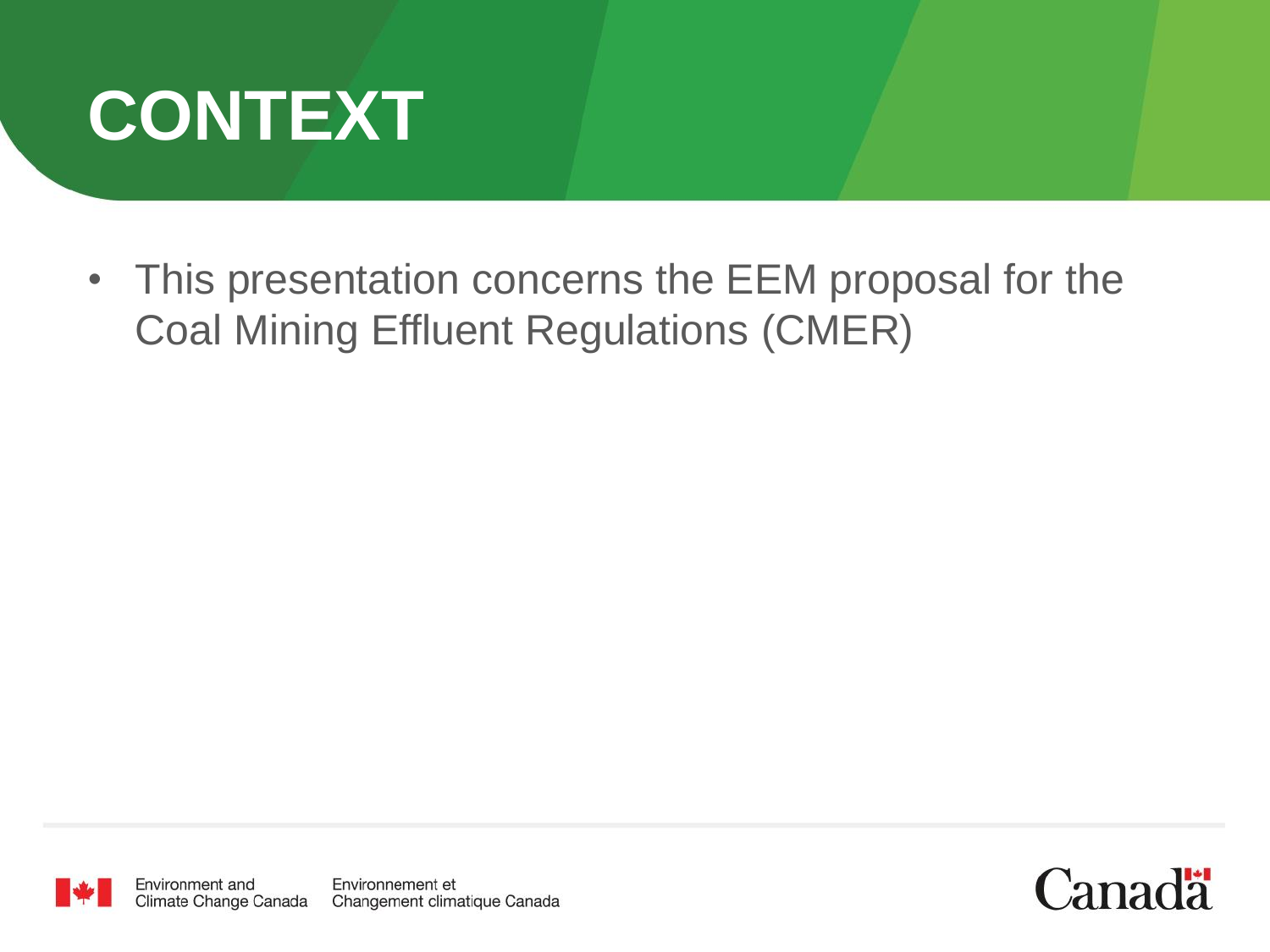## **CURRENT STATUS**

- Three rounds of engagement/consultations have occurred:
	- January 2017 presented initial *Proposed Regulatory Framework for Coal Mining*
	- November 2017 more detailed *Proposed Approach for Coal Mining Effluent Regulations* presented that considered comments received
	- Fall 2018 presented update on current thinking on key issues:
		- Signal Check: Proposed Coal Mining Effluent Regulations
		- CMER EEM Key areas considered for change from Nov. 2017 consultation document
- Written comments received have been considered in refining the proposed approach
- Purpose of this presentation is to provide information on the EEM proposal for CMER.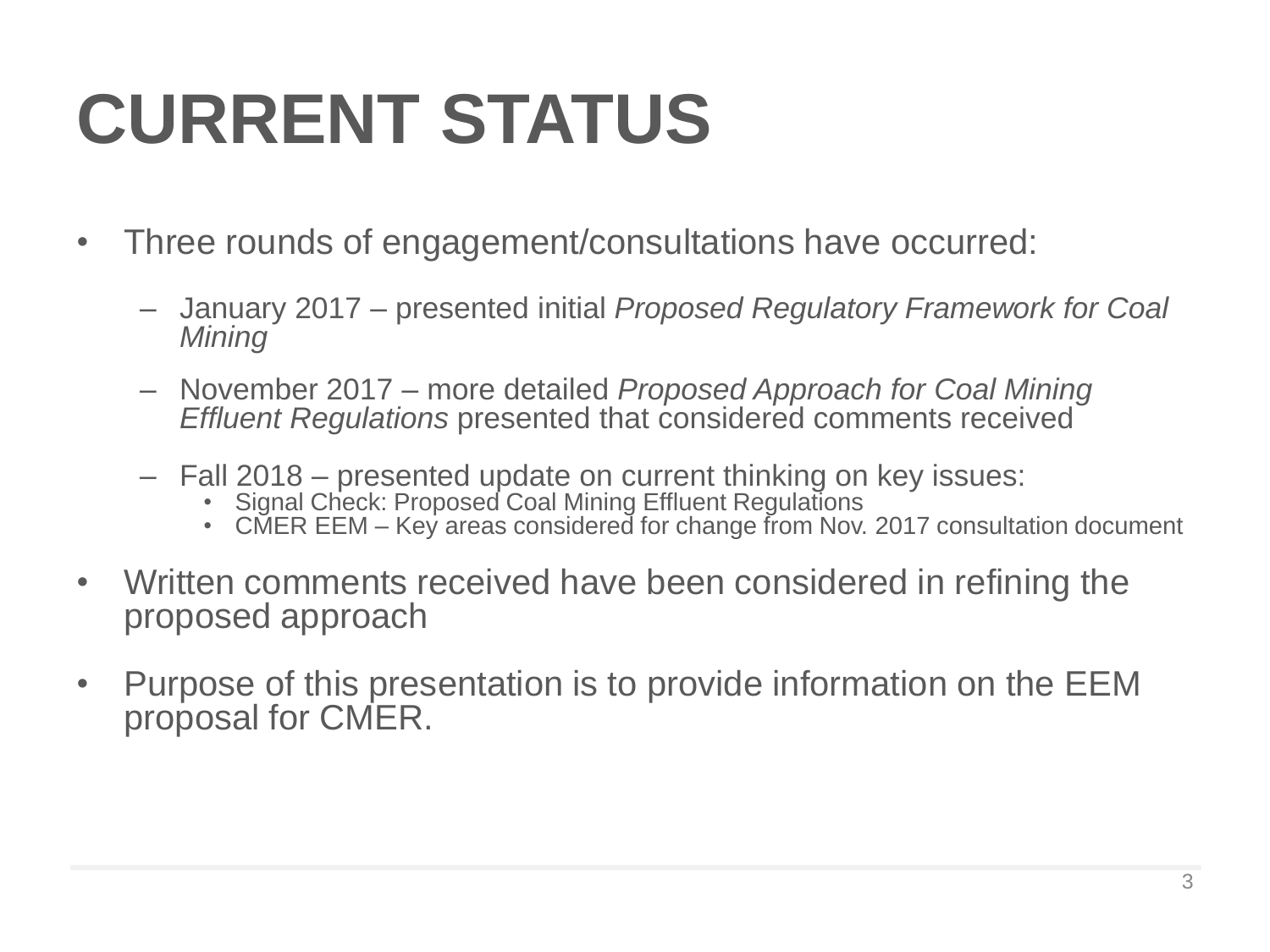## **OVERVIEW**

- What is EEM?
- How does EEM measure effects?
- Overview of CMER EEM proposal for:
	- Coal mines under the General Approach
	- Coal mines under the Alternative Approach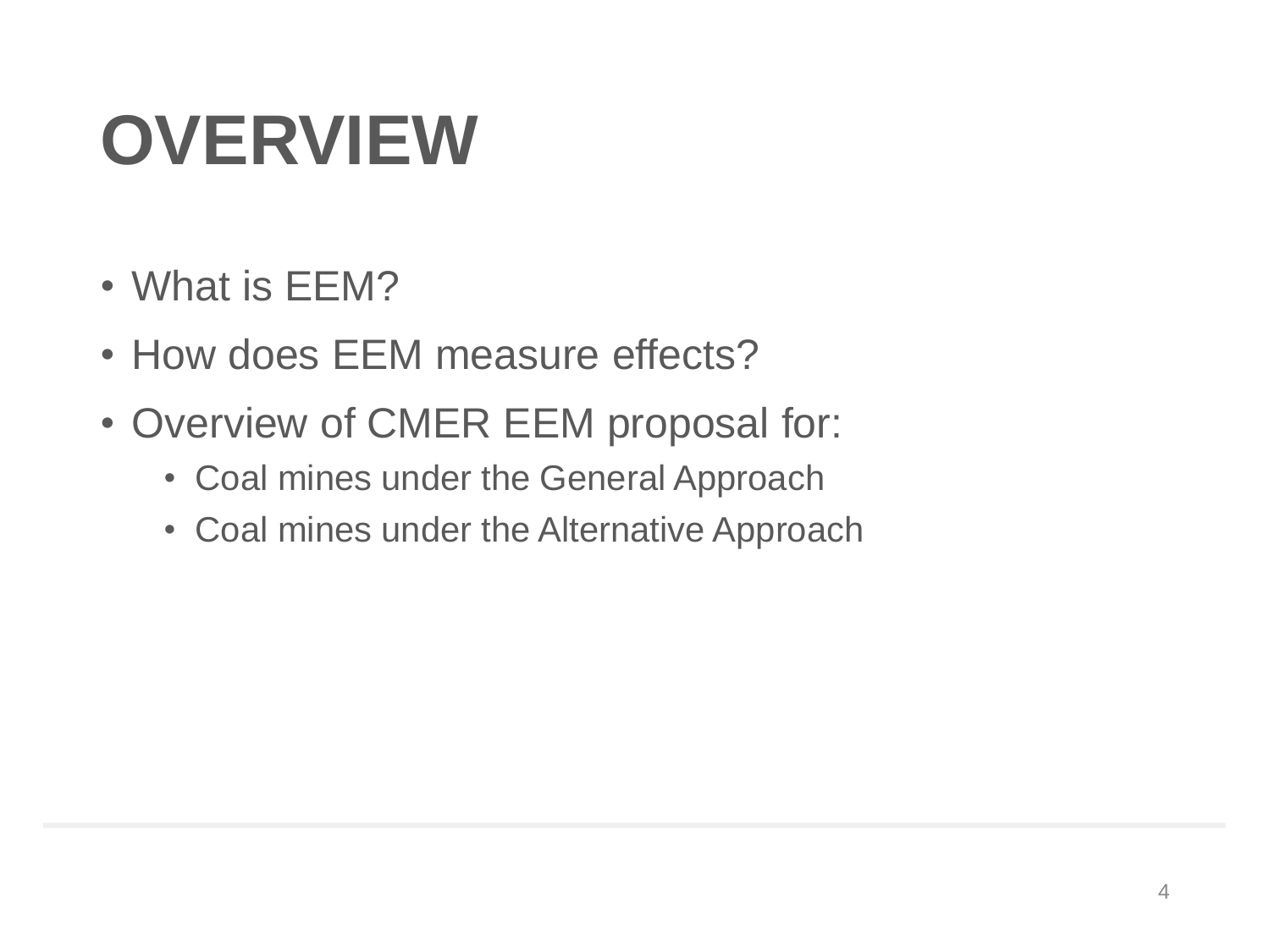## **WHAT IS EEM?**

- Environmental Effects Monitoring (EEM) is a regulatory requirement governing the authority to deposit effluent under *Fisheries Act* regulations.
- EEM measures, directly in the receiving environment, the effects of effluents on fish, fish habitat and human use of fisheries resources.
- The objectives of EEM are to:
	- Assess how well our control measures under the *Fisheries Act*  protect fish, fish habitat (e.g. benthic invertebrates) and the use of fish by human.
	- Provide scientific evidence to inform policy and regulatory decisions.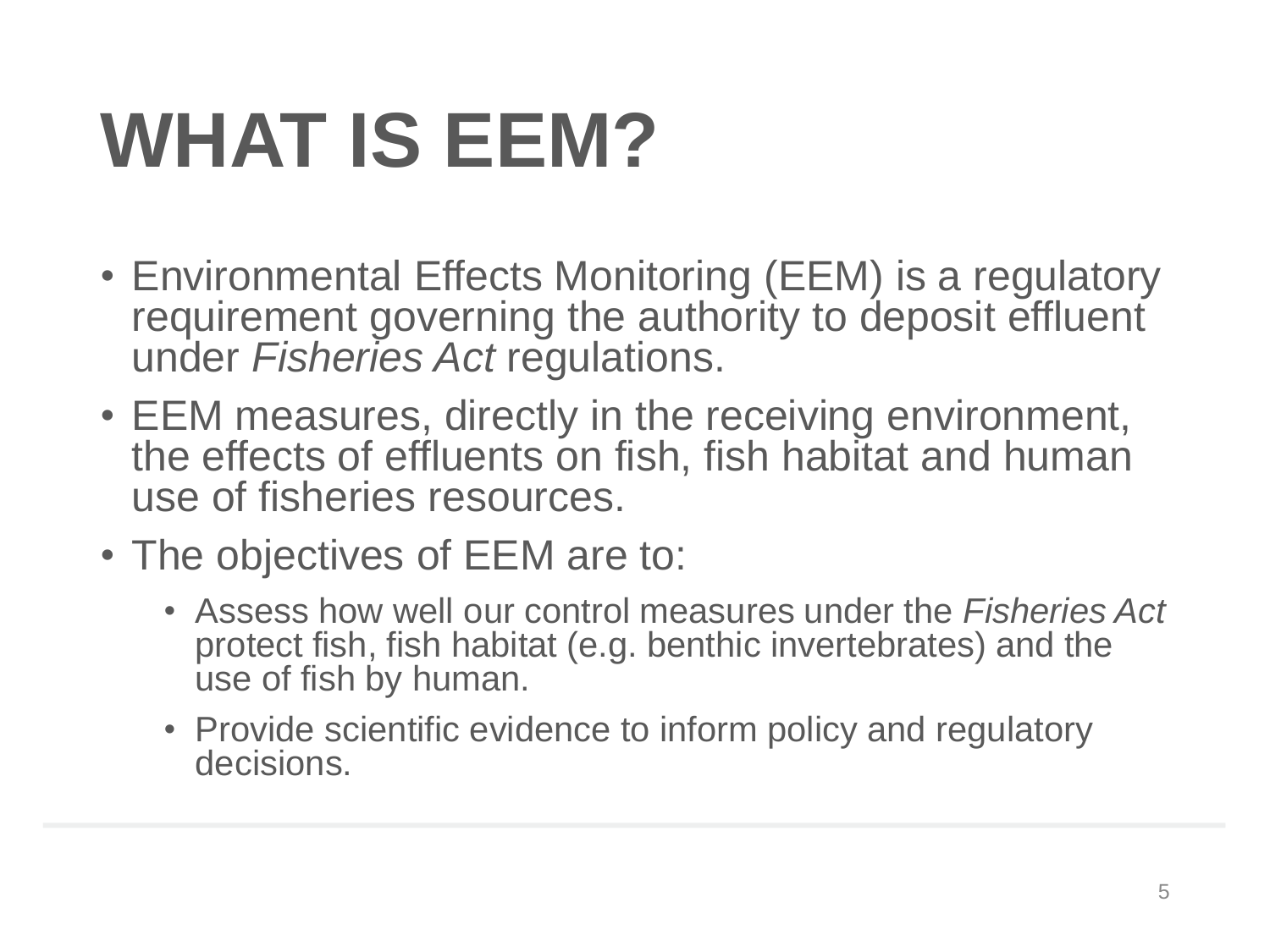## **HOW DOES EEM MEASURE EFFECTS?**

• Compare measures taken in area exposed to effluent to those in similar area not exposed to effluent (reference)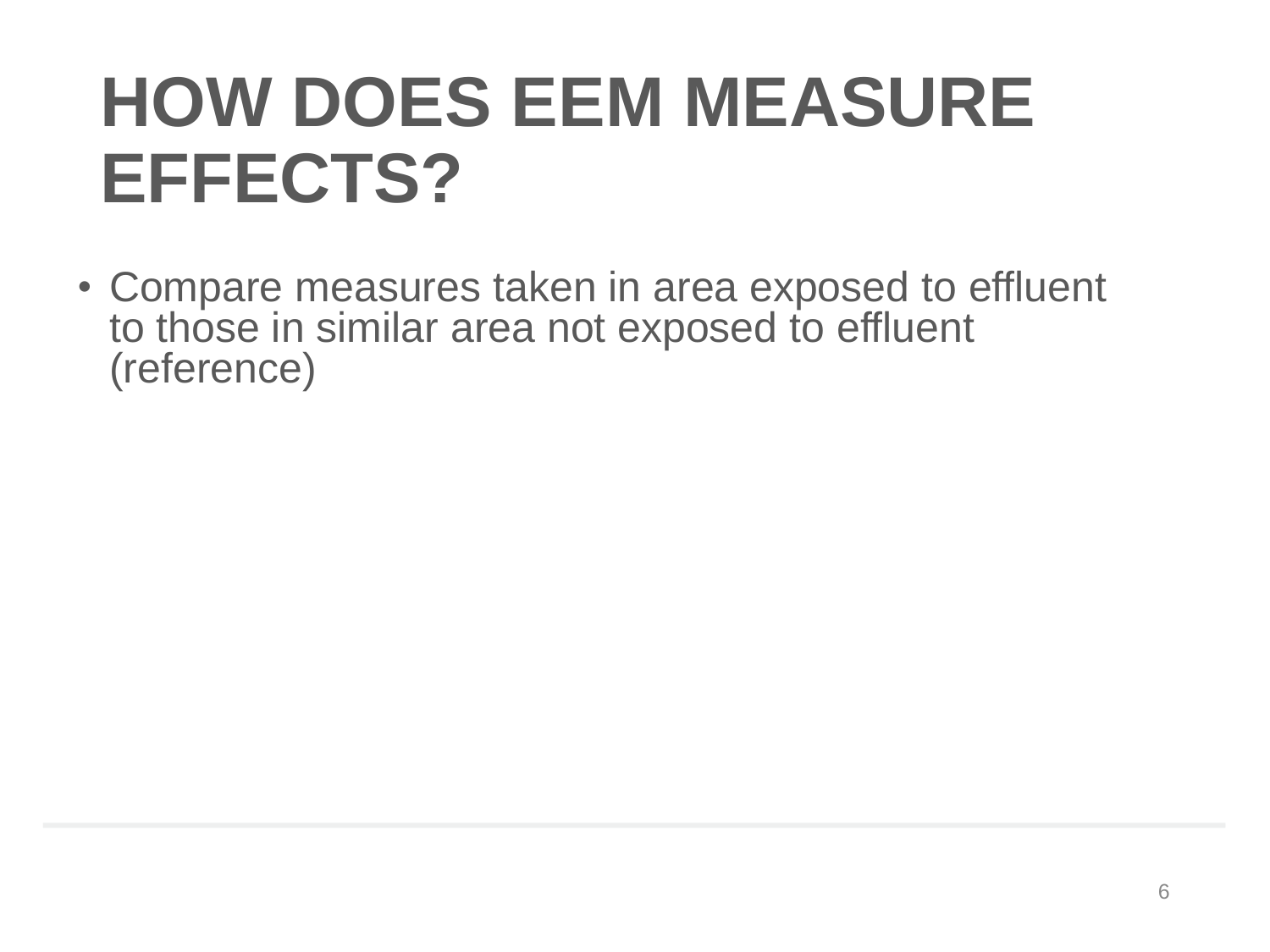### **GENERAL APPROACH**

Environment and

Climate Change Canada

Environnement et

Changement climatique Canada



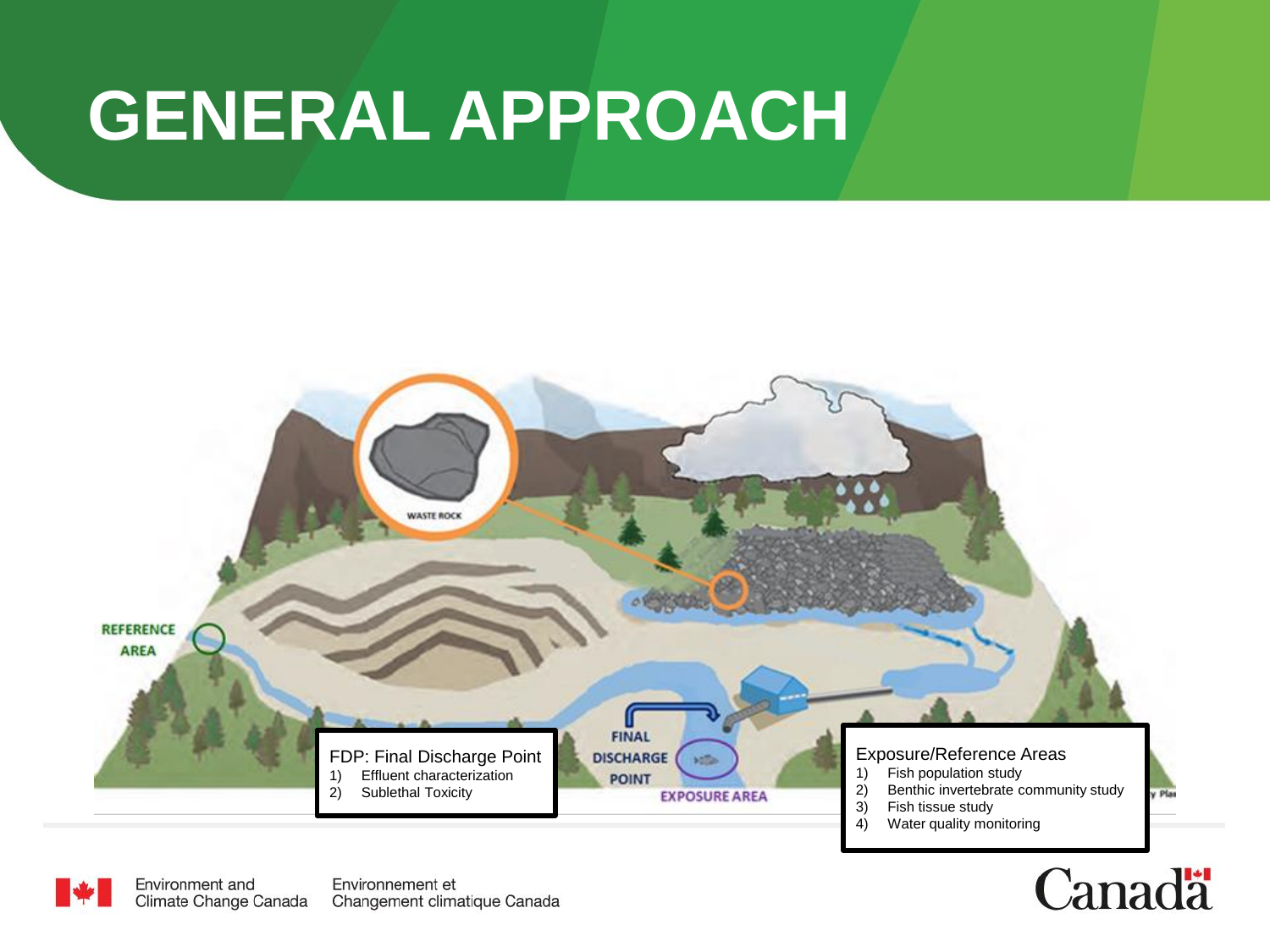## **ALTERNATIVE APPROACH**

### **Existing Mountain Mines with Non-Point Source Discharge**





Environnement et Changement climatique Canada

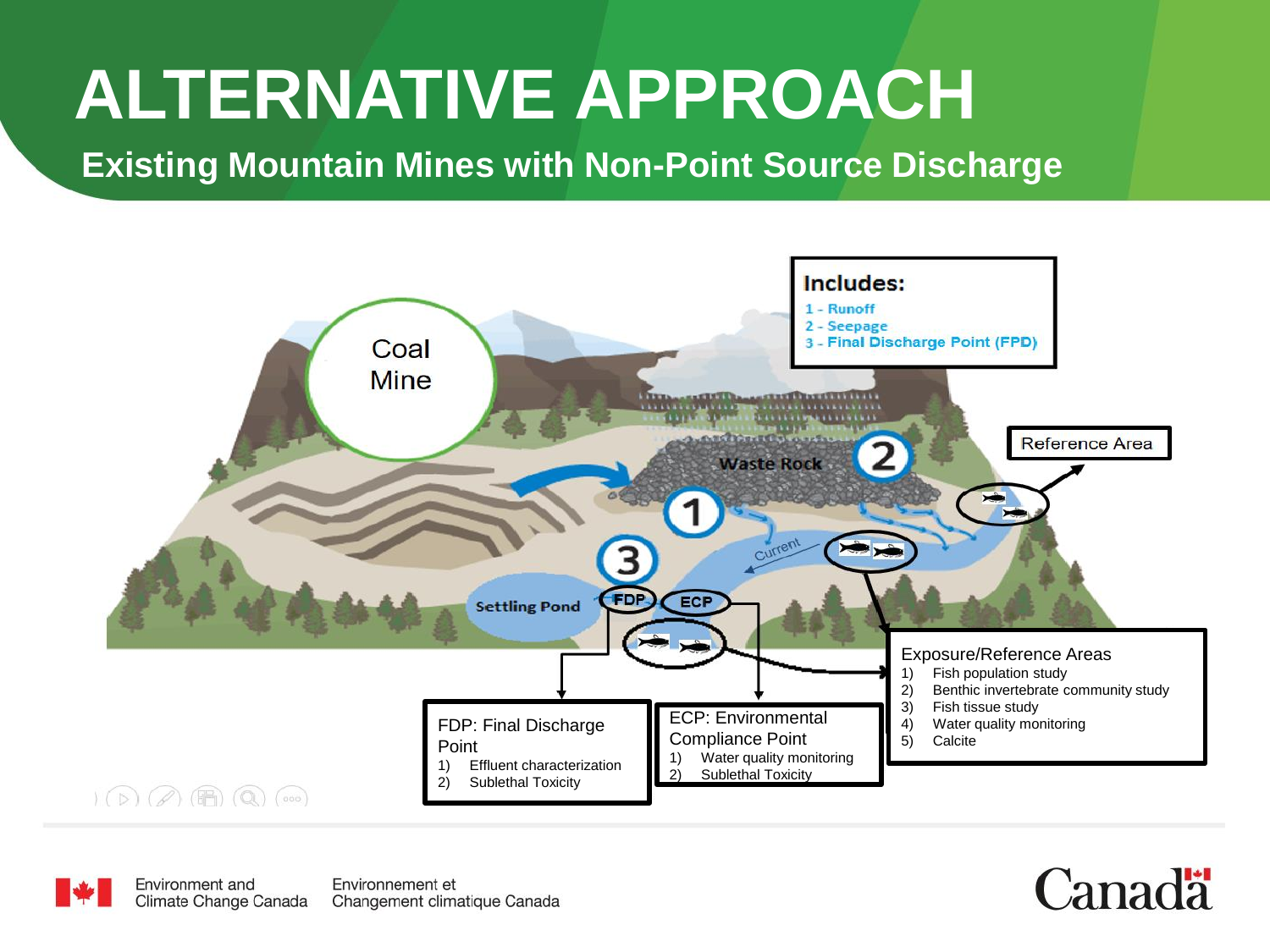## **EEM Overview**

- 1. Effluent Characterization
- 2. Water Quality Monitoring
- 3. Sublethal Toxicity Testing
- 4. Fish Population Study
- 5. Benthic Invertebrate Community Study
- 6. Mercury in Fish Tissue Study
- 7. Selenium in Fish Tissue Study
- 8. Investigation of Cause and Solutions
- 9. Indigenous Knowledge
- 10. Calcite
- 11. EEM Study Following Reclamation
- 12. Reporting Requirements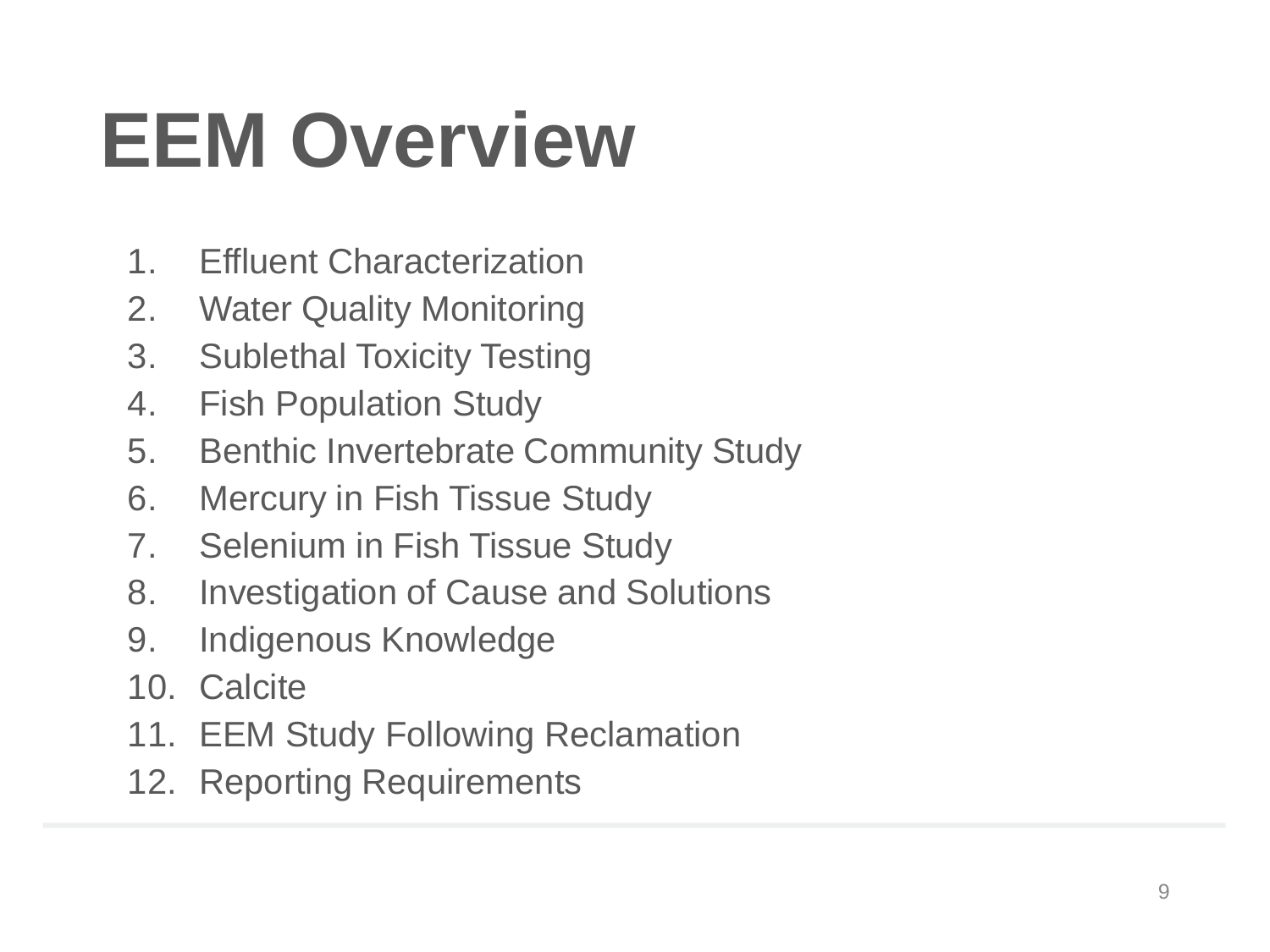# **1. Effluent Characterization**

- Mines would be required to begin effluent characterization within the first calendar quarter they become subject to the CMER
- Collect samples of effluent from each final discharge point (FDP) once per calendar quarter

### **Major changes:**

- Dissolved carbon dioxide concentration would no longer be required under effluent characterization
- Effluent characterization for mines under the Alternative approach would be required every calendar quarter instead of monthly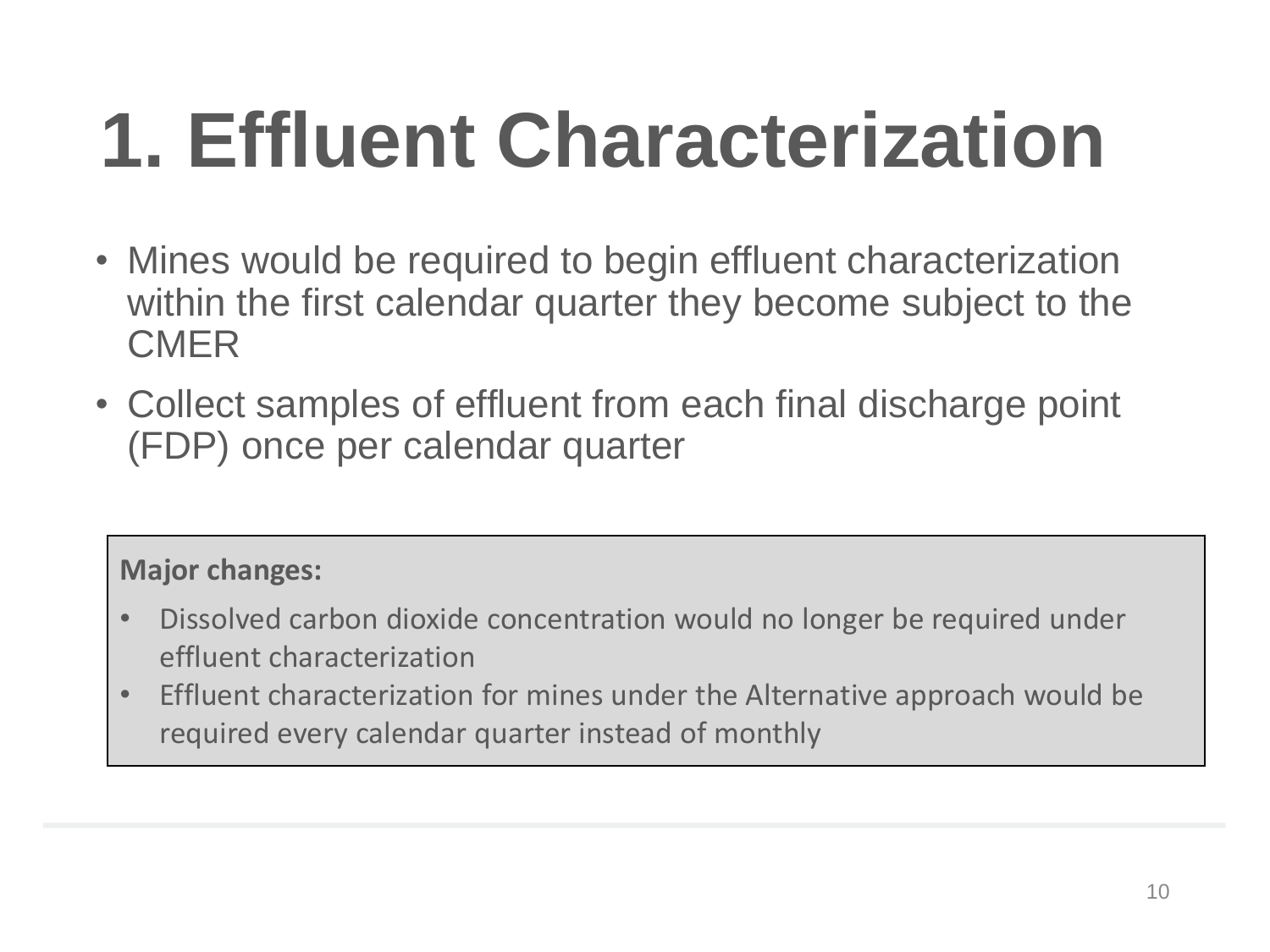# **2. Water Quality Monitoring**

- Mines would be required to begin water quality monitoring 12 months after becoming subject to the CMER
- Collect samples of water for mines under the General approach:
	- in each distinct effluent plume and related reference area 4 times per year
	- at benthic invertebrate community, fish population and fish tissue study sites, during biological monitoring studies (every 3 years)
- Collect samples of water for mines under the Alternative approach:
	- at the environmental compliance point (ECP), monthly
	- upstream and downstream of the ECP and related reference areas, monthly
	- at benthic invertebrate community, fish population and fish tissue study sites, during biological monitoring studies (every 3 years)

### **Major changes:**

### **For mines under the General approach :**

- Water quality monitoring would be based on distinct effluent plume, instead of FDP
- An effluent plume would be defined as a contiguous zone within the exposure area where effluent concentrations exceeds 1% - can result from the combination of effluent released from more than one FDP

### **For mines under the Alternative approach :**

- The monitoring of water quality surrounding each FDP would be removed.
- The sites for water quality monitoring in the receiving environment would be established in relation to the ECP, and not by taking into account the bank length 11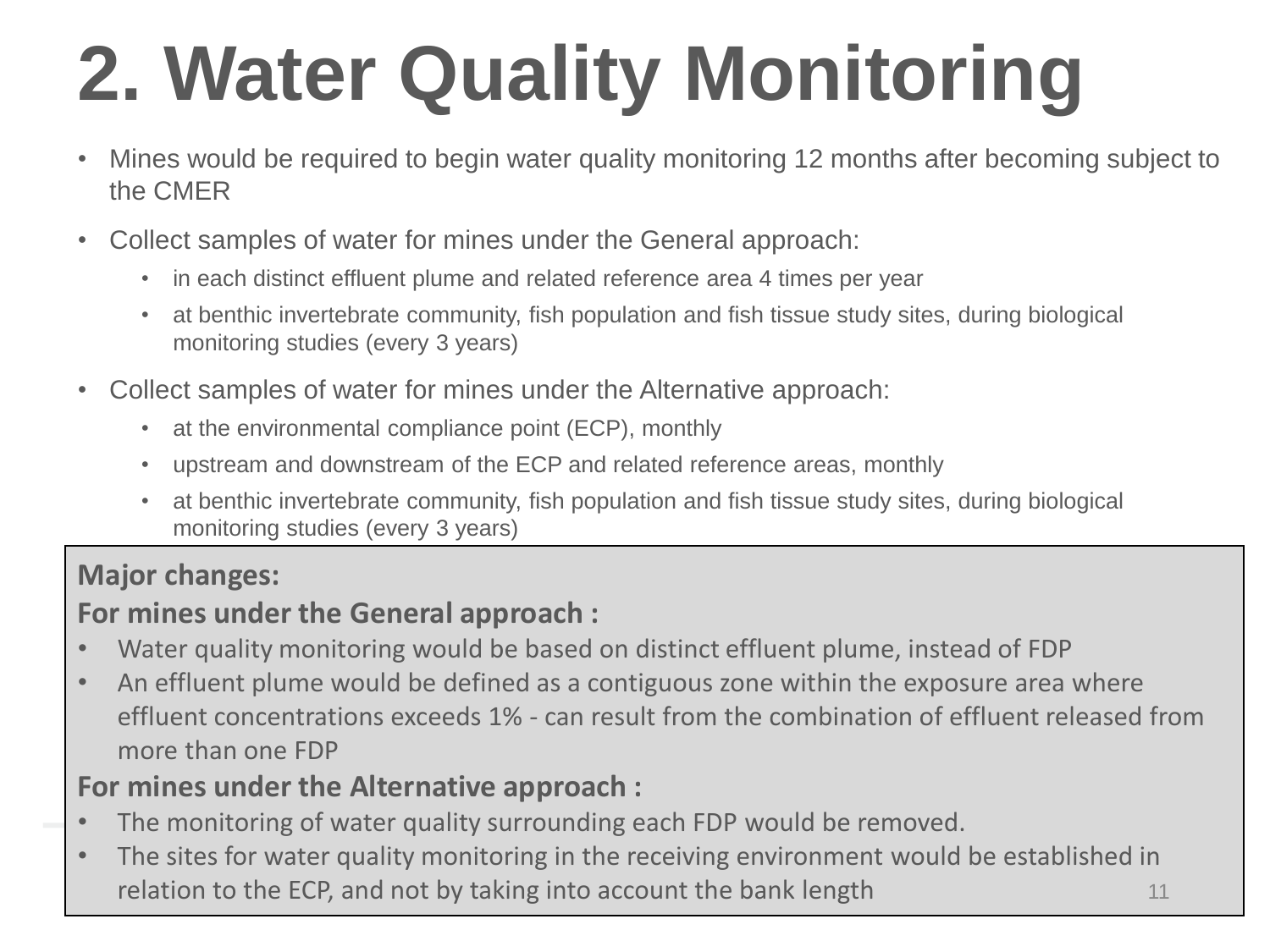# **3. Sublethal Toxicity Testing**

- Mines would be required to begin sublethal toxicity (SLT) testing 12 months after becoming subject to the **CMER**
- SLT testing would be conducted:
	- using effluent from the FDP that has potentially the most adverse impact on the environment
	- In addition, for mines under the Alternative approach, using water collected at each ECP
- Tests twice per year
- After completing 6 testing periods: test four times per year using the most sensitive test method

**Major change:**

• SLT testing would be required at each ECP, not only the highest-risk ECP per mine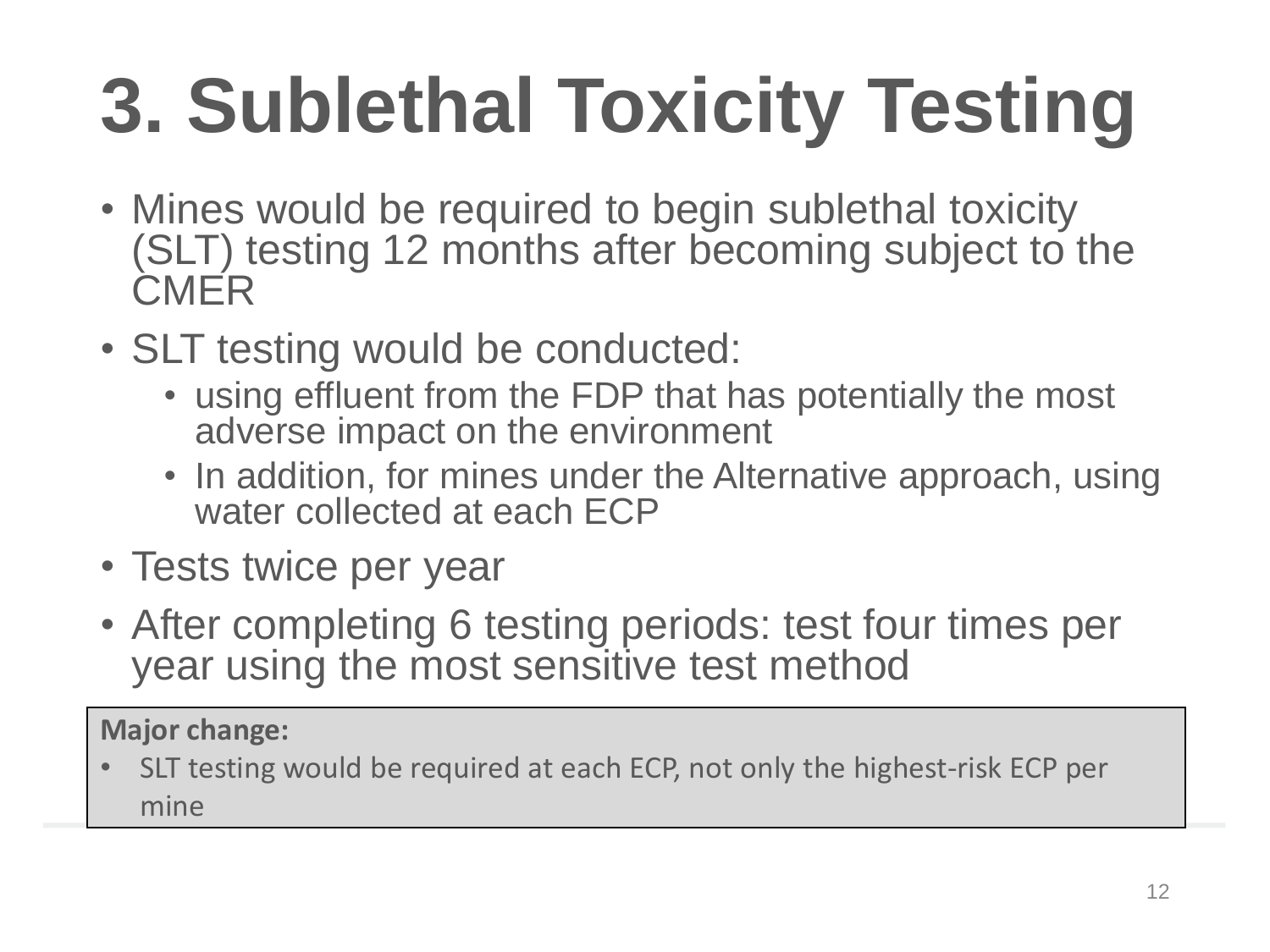# **4. Fish Population Study**

To assess effluent effects on fish reproduction, survival, condition and growth by comparing measures on exposed and reference fish.

- Within three and a half years of becoming subject to the CMER and once every three years thereafter, mines under the Alternative approach would be required to conduct a fish population study. For mines under the General approach it would be required if:
	- effluent concentration in the receiving environment is greater than 1 % at 250 m from any FDP.
- For mines under the Alternative approach, effects would have to be assessed separately upstream and downstream of the ECP
- Mine would be allowed to "skip" a study if:
	- the previous two studies indicate no effect on the fish population or effects below critical effect size (for endpoints with assigned CES), or;
	- the mine is required to conduct a study to determine the cause of a fish population effect and solutions to eliminate this effect

#### **Major change:**

• For mines under the Alternative approach, measures would be required upstream and downstream of the ECP and effects assessed separately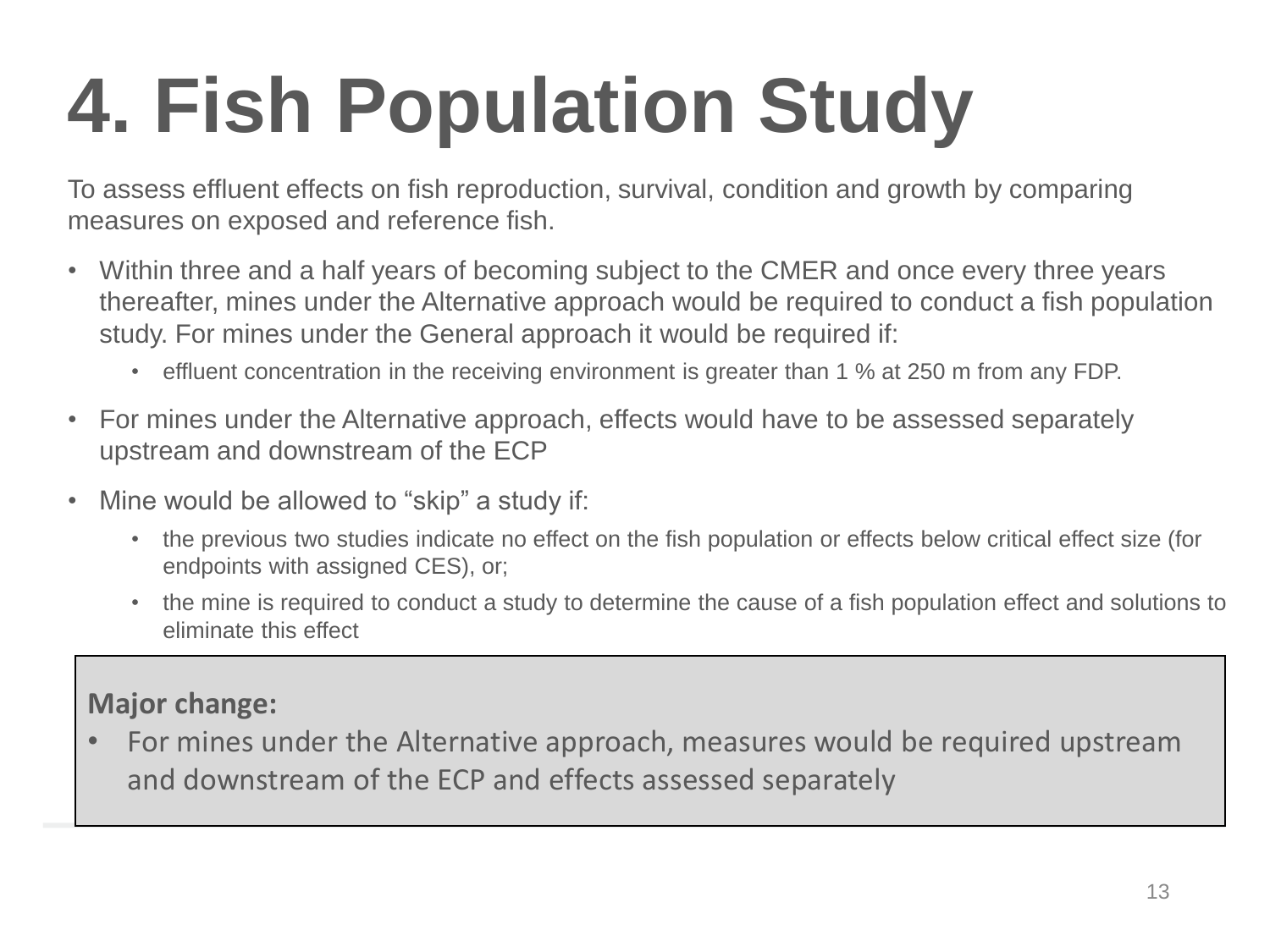### **5. Benthic Invertebrate Community Study**

To assess effluent effects on benthic invertebrate community (BIC) richness, evenness, density and community structure by comparing measures on BIC exposed to effluent and BIC from reference area.

- Within three and a half years of becoming subject to the CMER and once every three years thereafter, mines under the Alternative approach would be required to conduct a BIC study. For mines under the General approach it would be required if:
	- effluent concentration in the receiving environment is greater than 1 % at 100 m from any FDP.
- For mines under the Alternative approach, effects would have to be assessed separately upstream and downstream of the ECP
- Mines would be allowed to "skip" one study if:
	- the previous two studies indicate no effect on the BIC or effects below critical effect size (for endpoints with assigned CES), or;
	- the mine is required to conduct a study to determine the cause of a BIC effect and determine solutions to eliminate this effect

### **Major change:**

• For mines under the Alternative approach, measures would be required upstream and downstream of the ECP and effects assessed separately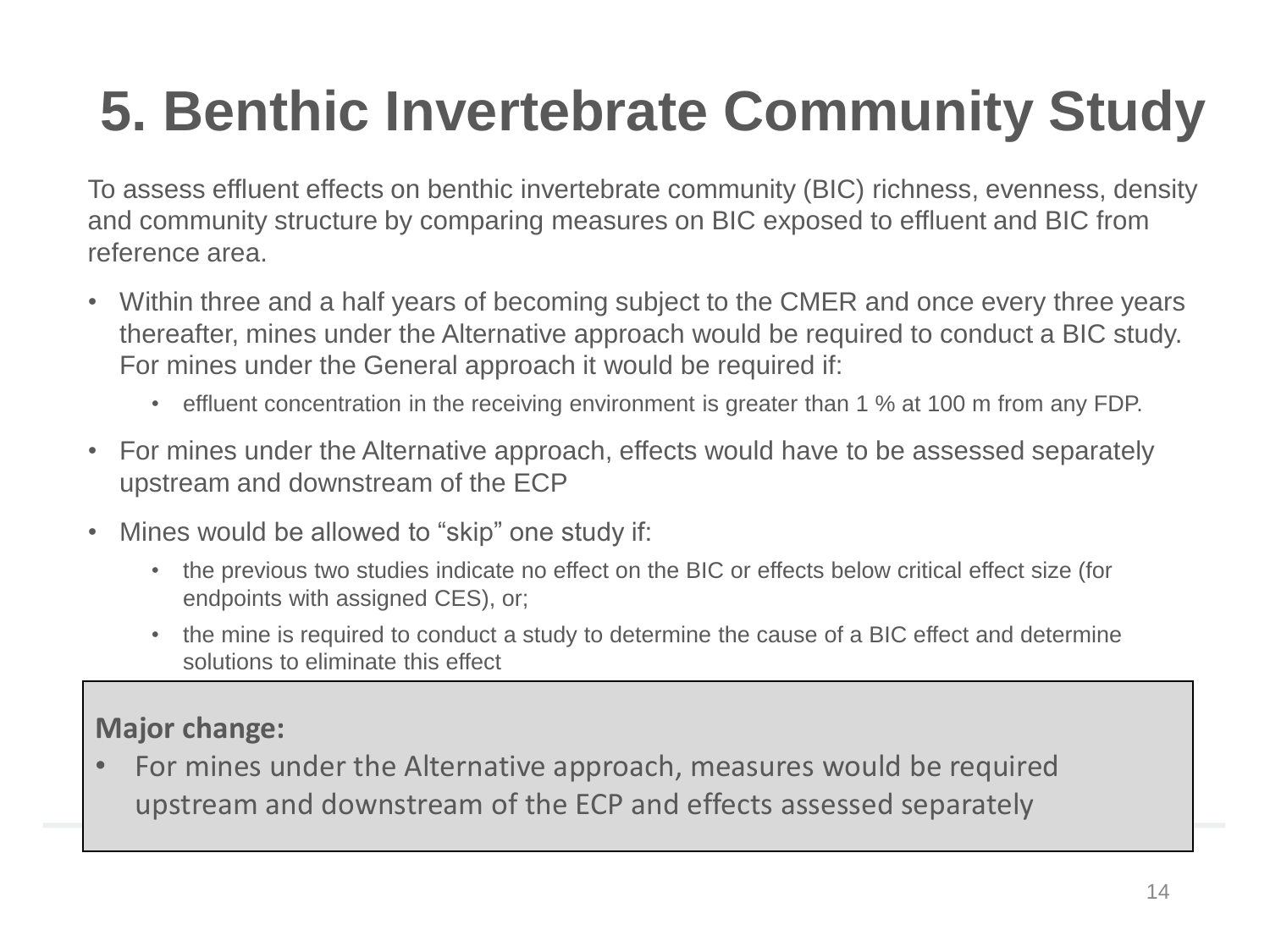## **6. Mercury in Fish Tissue Study**

- To assess if the level of mercury (Hg) in fish exposed to effluent is greater than that of reference fish and above fish consumption guidelines.
- Within three and a half years of becoming subject to the CMER and once every three years thereafter, mines under the Alternative approach would be required to conduct a Hg in fish tissue study. For mines under the General approach it would be required if:
	- effluent concentration of Hg is equal to or greater than 0.1 µg/L (annual average); or
	- Hg was analysed with an insufficient detection level
- For mines under the Alternative approach, effects would have to be assessed separately upstream and downstream of the ECP
- Mines would be allowed to "skip" one study if:
	- the results from the previous two studies indicate no effect from Hg in fish tissue; or
	- the mine is required to conduct a study to determine the cause of a Hg in fish tissue effect and solutions to eliminate this effect

#### **Major change:**

- In the case of a mine under the General approach exempted from monitoring Hg based on 12 consecutive measurements below 0.1 µg/L, the addition of a FDP or change to the location of an existing FDP would trigger back the mine into Hg monitoring.
- For mines under the Alternative approach, measures would be required upstream  $15$ and downstream of the ECP and effects assessed separately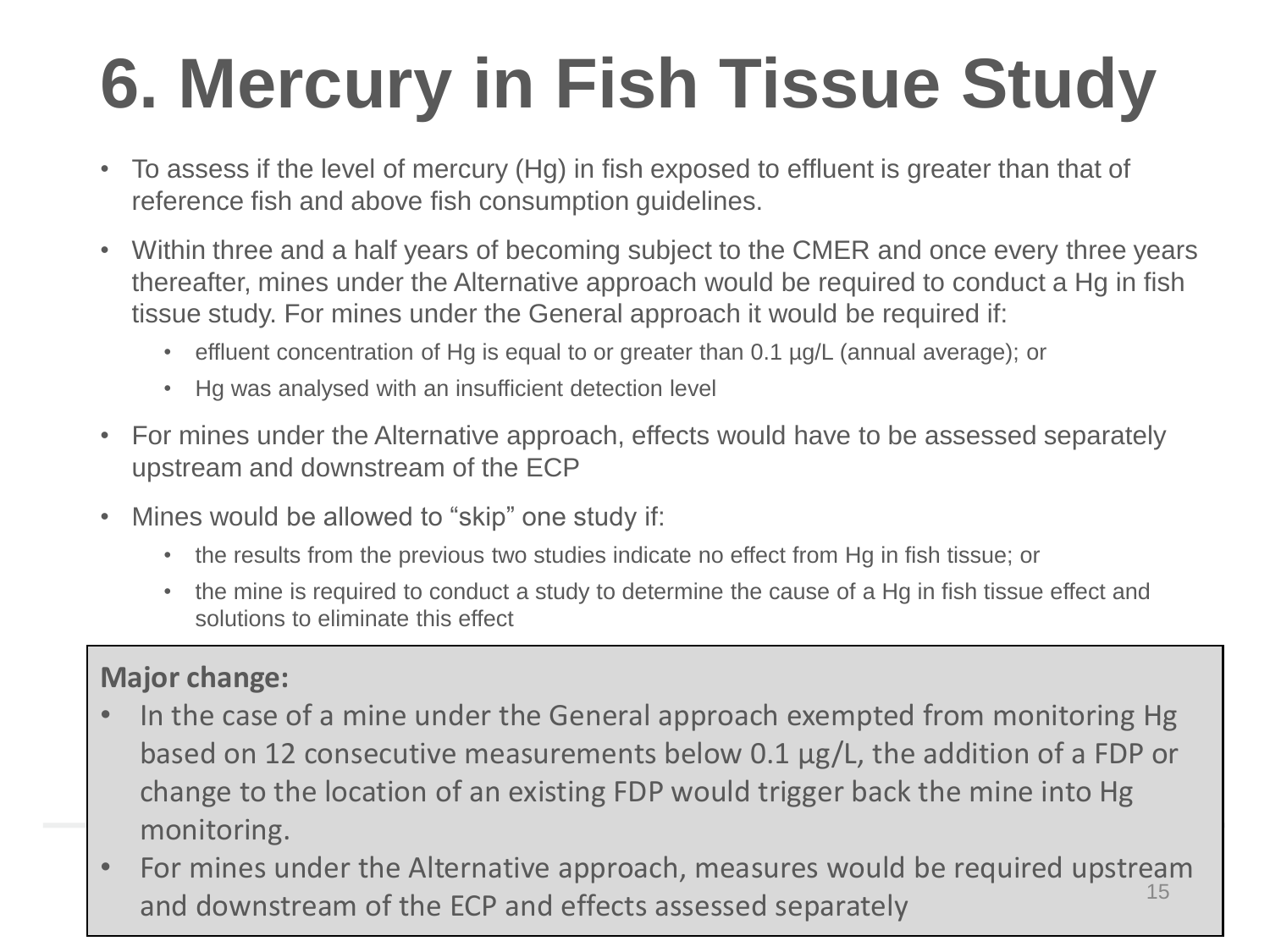## **7. Selenium in Fish Tissue Study**

To assess if the level of selenium (Se) in fish exposed to effluent is greater than that of reference fish and whether there are any exceedances of fish health or fish consumption guidelines in exposed fish.

- Within three and a half years of becoming subject to the CMER and once every three years thereafter, mines would be required to conduct a Se in fish tissue study.
- For mines under the Alternative approach, effects would have to be assessed separately upstream and downstream of the ECP
- Mines would be allowed to "skip" a study if:
	- The previous two studies indicate no effect on fish tissue from Se, and fish tissue Se concentrations do not exceed Se fish health and fish consumption guidelines, or;
	- the mine is required to conduct a study to determine the cause of a Se in fish tissue effect or exceedances, and determine solutions to eliminate this effect or exceedances

### **Major changes:**

- Se in fish tissue studies would not trigger the requirement for more stringent effluent discharge limits but would be included as part of EEM
- Would include consideration of fish health and fish consumption guidelines
- Would also include the analysis of Se in benthic invertebrates and sediments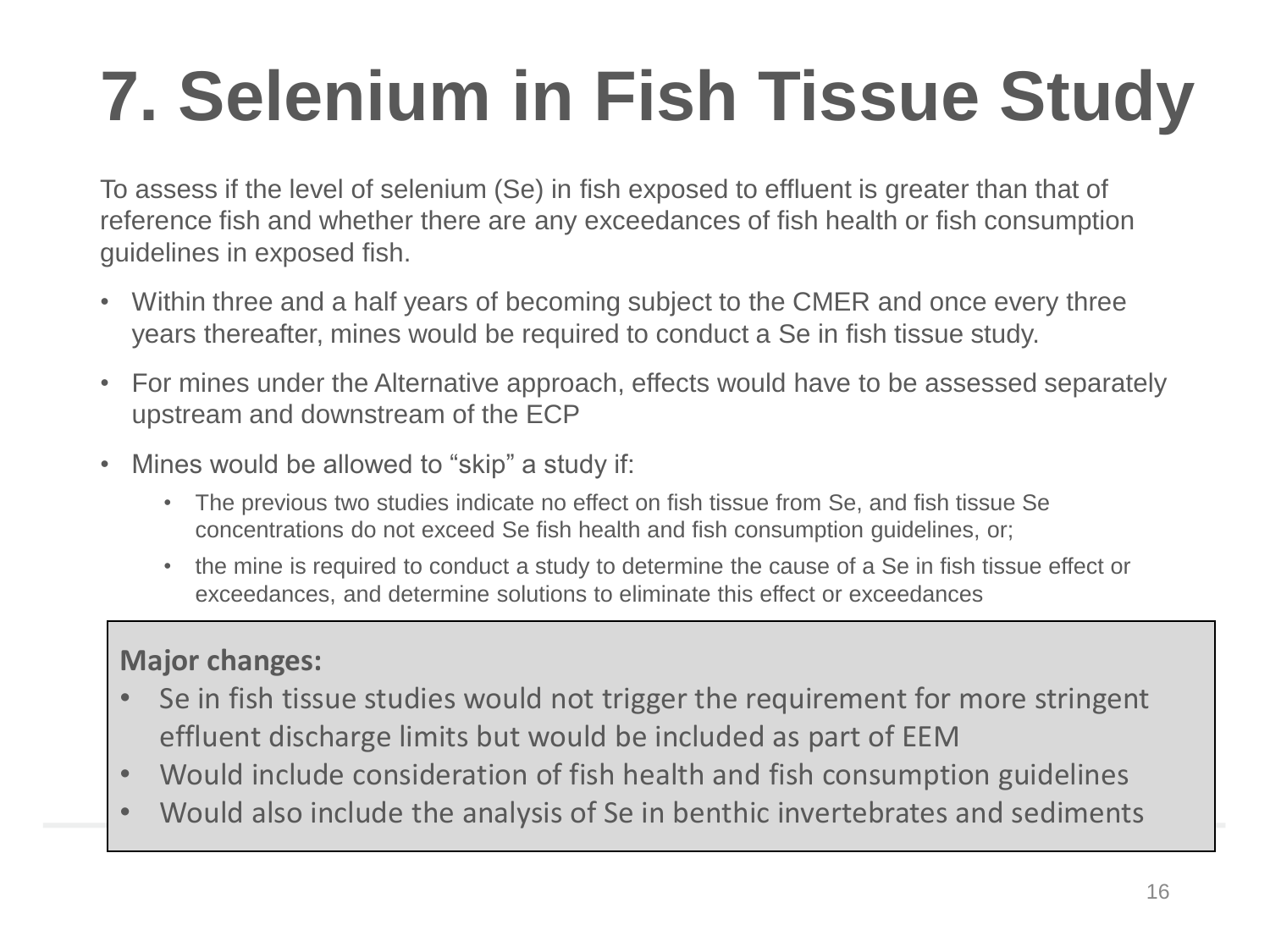### **8. Investigation of cause and solutions**

- After two studies confirming results, mines would be required to investigate the cause(s) (IOC) of and identify solutions (IOS) for:
	- Effects (equal to or above critical effect size for endpoints with assigned CES); and/or
	- Exceedances of Se fish health or fish consumption guidelines, measured in any of the two previous studies.
- IOS and IOC would occur sequentially over a three-year period
- At the conclusion of an IOC/IOS study, the mine would have to submit information on the cause(s) and solutions varying in environmental performance, along with economical and technical considerations.

**Major change:**

• The study to identify solutions (IOS) would be required within the same threeyear period as the study for the investigation of cause(s) (IOC).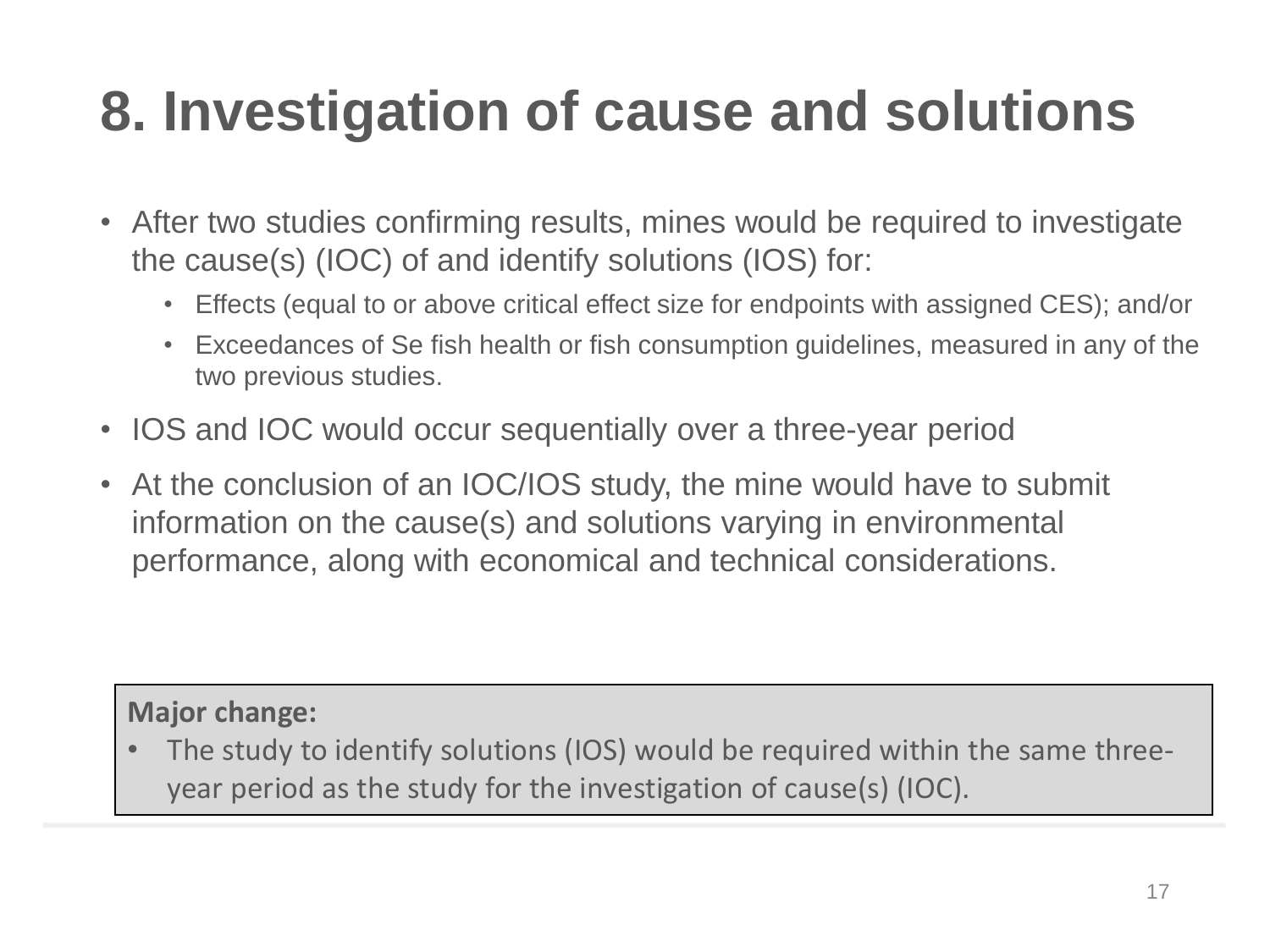# **9. Indigenous Knowledge**

- At least 12 months before the submission of their first study design, mines would be required to identify and invite Indigenous communities to share their Indigenous knowledge (IK) and consider it within EEM study designs.
	- Identification and invitation would be a one-time requirement
	- Consideration of IK would be a requirement for each study design
	- No deadline for the submission of the IK
- Mines would have to report in a separate document every three years:
	- How Indigenous communities were identified and invited to share their IK
	- The IK received
	- Whether and how it was taken into account in the EEM study design

### **Major change:**

The regulatory proposal would include requirements for mines to seek IK from Indigenous communities and consider it within EEM study designs.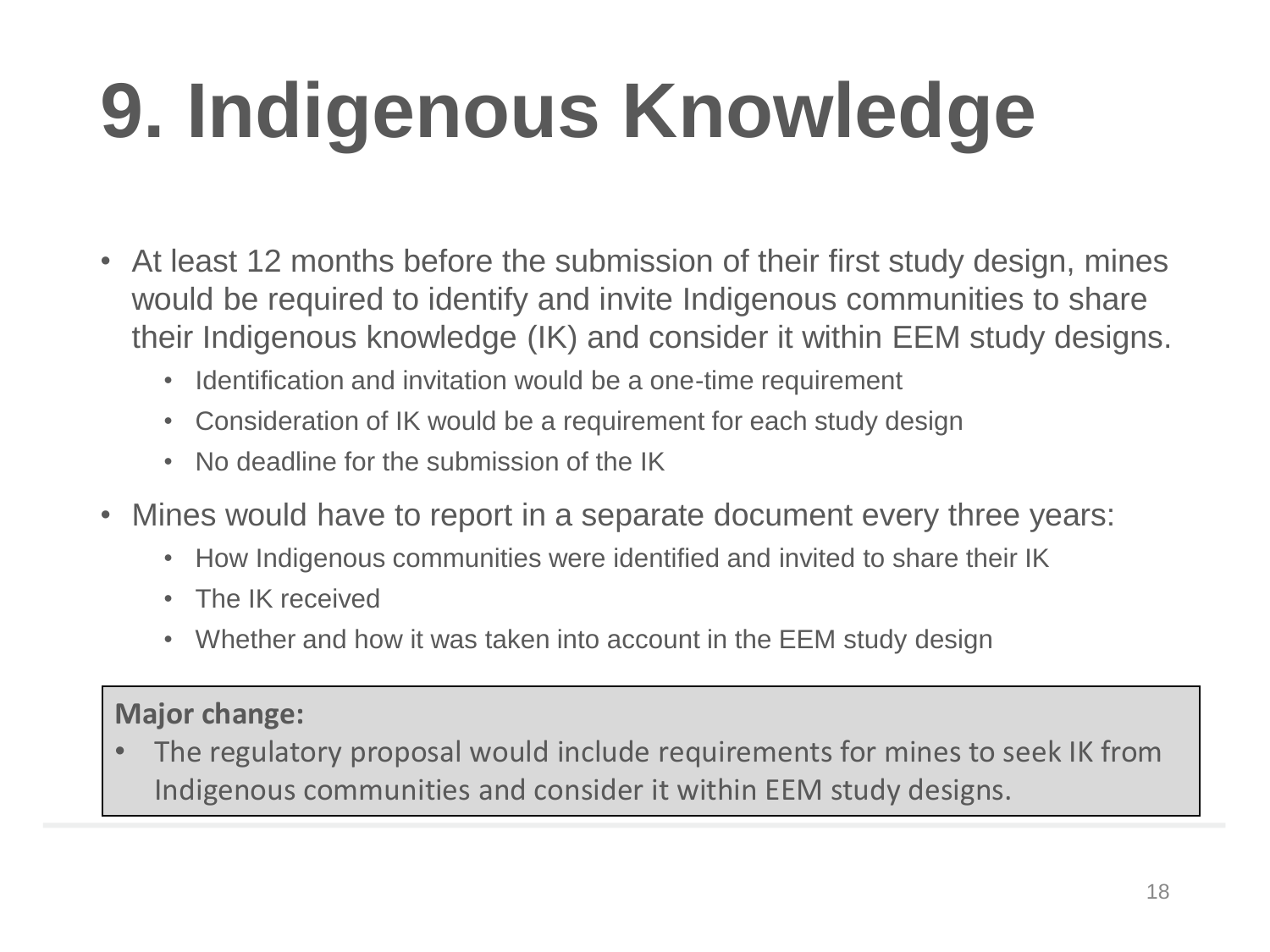# **10. Calcite**

- Within a year and a half of becoming subject to the CMER and once every three years thereafter, mines would be required to visually assess and report the degree (percent surface area) and extent of calcite on the bottom substrate of the receiving environment
- Mines would also have to calculate a calcium carbonate saturation index every quarter based on parameters measured under effluent characterization and water quality monitoring

### **Major changes:**

- The calcium carbonate saturation index would have to be calculated based on commonly measured parameters in effluent and water such as pH and dissolved alkalinity, instead of dissolved carbon dioxide
- The new requirement to visually assess the presence of calcite would supersede the calcium carbonate saturation index as a measure of calcification, which would be used to help understand how calcite formation is related to the mine's effluent and receiving environment water quality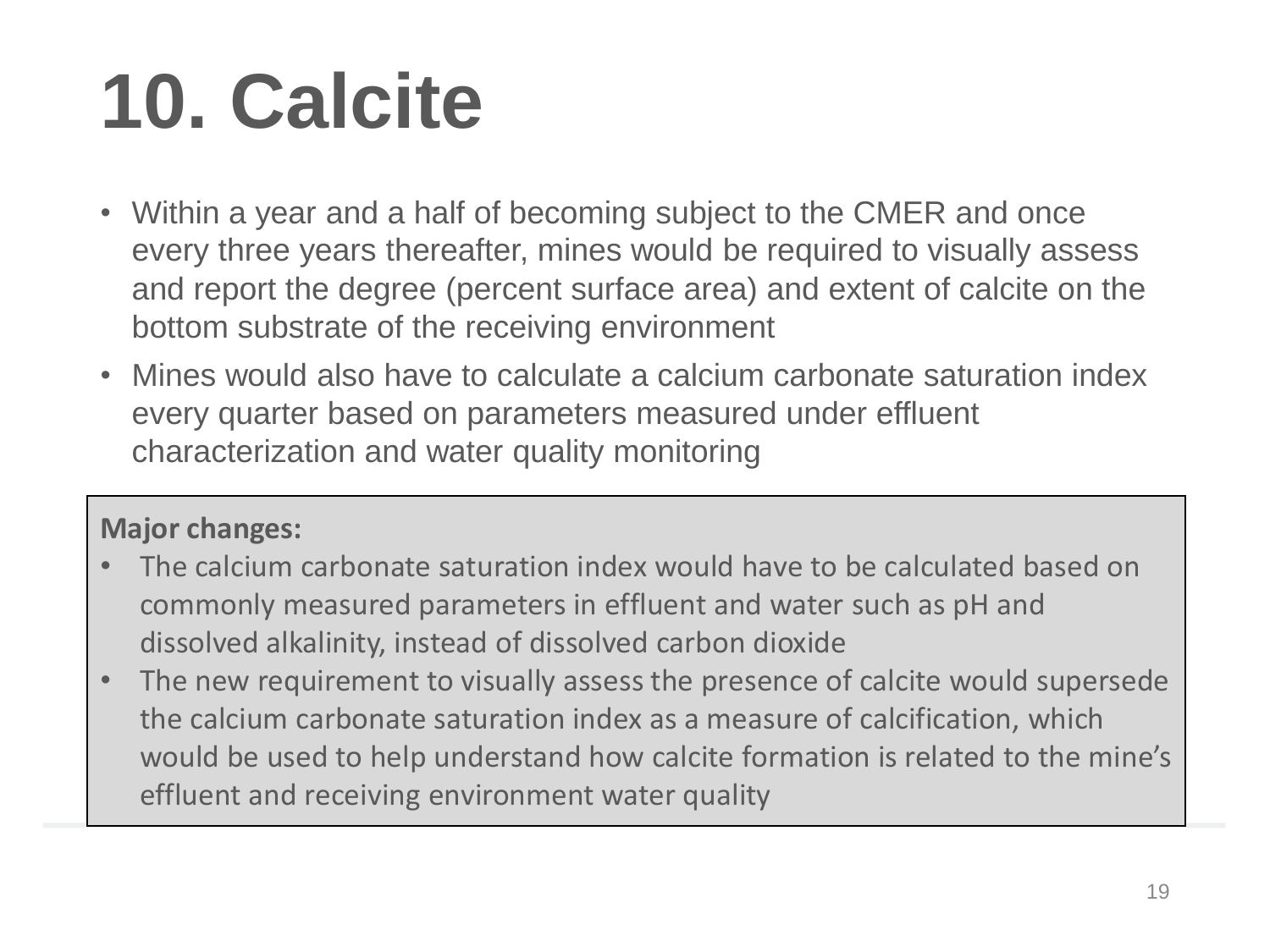### **11. EEM Study Following Reclamation**

- These provisions would only apply to mines under the General Approach
- An EEM study following reclamation would be required as a condition for an area or a mine to be recognized as Reclaimed Mine or Reclaimed Area if:
	- The exposure area, where the fish or benthic invertebrates were collected in any previous EEM studies, are no longer exposed to the mine's effluent following reclamation; and
	- The most two recent studies conducted in that area indicated a similar effect (equal to or above critical effect size for endpoints with assigned CES) or an exceedance of selenium guidelines, measured in any of these two studies.
- Only the effects or exceedances that meet the condition above would be assessed as part of this study.

### **Major change:**

• Modification to the final EEM study requirements for the new Reclaimed Mine or Reclaimed Area provisions